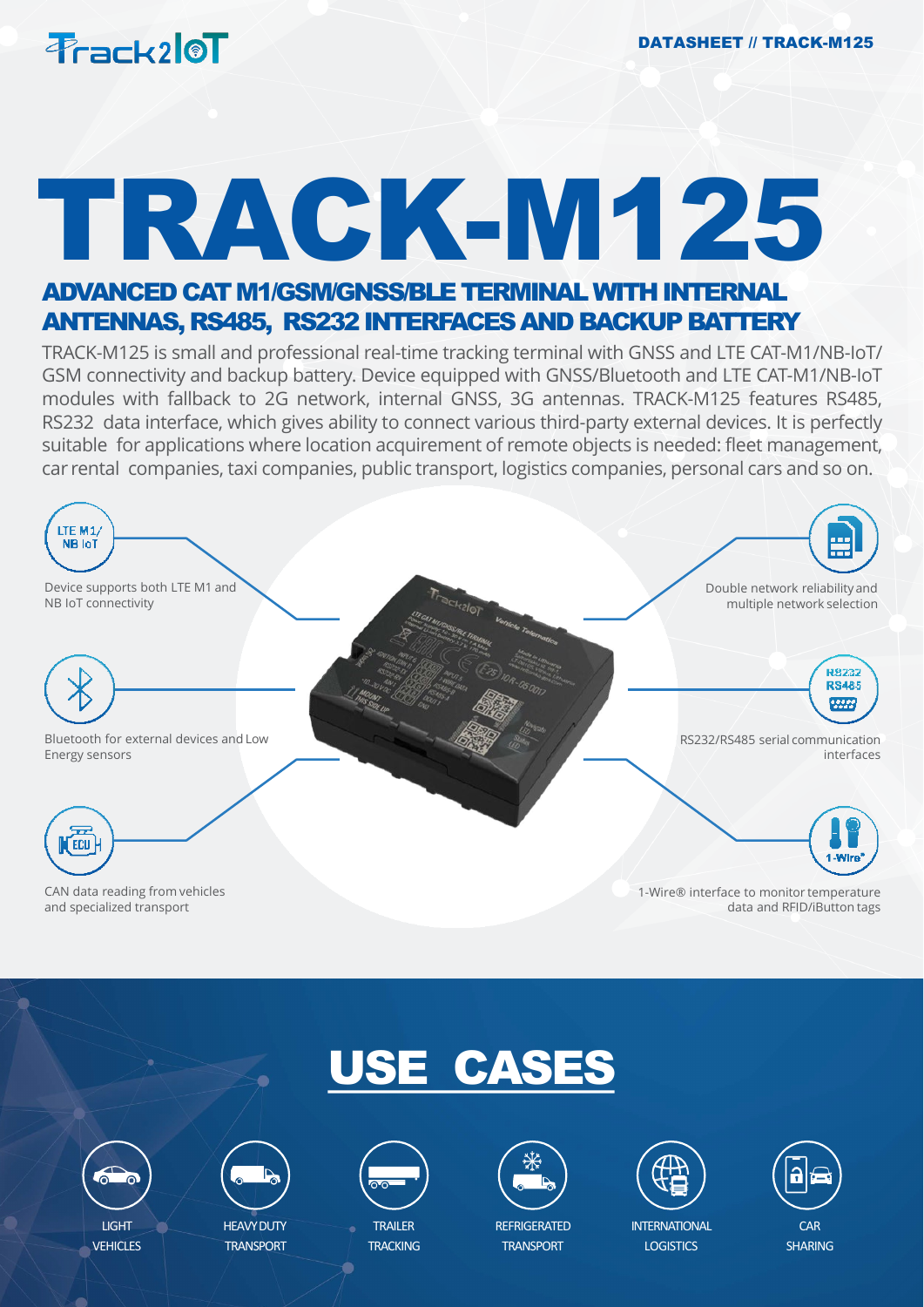## Prack210T

#### DATASHEET // TRACK-M125





#### **Module**

| Name                          | Quectel BG96, Track2loT TM2500                                                                        |
|-------------------------------|-------------------------------------------------------------------------------------------------------|
| Technology                    | LTE CAT M1/NB-IoT/GSM/GPRS/GNSS/BLUETOOTH                                                             |
| <b>GNSS</b>                   |                                                                                                       |
| <b>GNSS</b>                   | GPS, GLONASS, GALILEO, BEIDOU, QZSS, AGPS                                                             |
| Receiver                      | Tracking: 33                                                                                          |
| Tracking sensitivity          | $-165$ dBM                                                                                            |
| Position accuracy             | $< 2.5$ CEP                                                                                           |
| Velocity accuracy             | $<$ 0.1m/s (within +/- 15% error)                                                                     |
| Hot start                     | < 1 s                                                                                                 |
| Warm start                    | < 25s                                                                                                 |
| Cold start                    | < 35s                                                                                                 |
| <b>Cellular</b>               |                                                                                                       |
| Technology                    | LTE CAT M1/NB-IoT/GSM                                                                                 |
| 2G bands                      | B2/B3/B5/B8                                                                                           |
| 4G bands                      | LTE FDD: B1/B2/B3/B4/B5/B8/B12/B13/B18/B19/B20/B28<br>LTE TDD: B39 (for CAT M1 only)                  |
| Data transfer                 | LTE:<br>Max. 375Kbps (DL)/Max.375Kbps (UL)<br>GPRS:<br>Max. 85.6Kbps (DL)/Max. 85.6Kbps (UL)          |
| Data support                  | SMS (text/data)                                                                                       |
| <b>Power</b>                  |                                                                                                       |
| Input voltage range           | 10 - 30 V DC with overvoltage protection                                                              |
| Internal Back-up battery      | 170 mAh Li-Ion battery 3.7 V (0.63 Wh)                                                                |
| <b>Bluetooth</b>              |                                                                                                       |
| Specification                 | $4.0 + LE$                                                                                            |
| Supported peripherals         | Temperature and Humidity sensor, OBDII dongle, Inateck Barcode Scanner, Universal BLE sensors support |
| <b>Physical specification</b> |                                                                                                       |
| Dimensions                    | 65 x 56.6 x 20.6 mm (L x W x H)                                                                       |
| Weight                        | 55 g                                                                                                  |